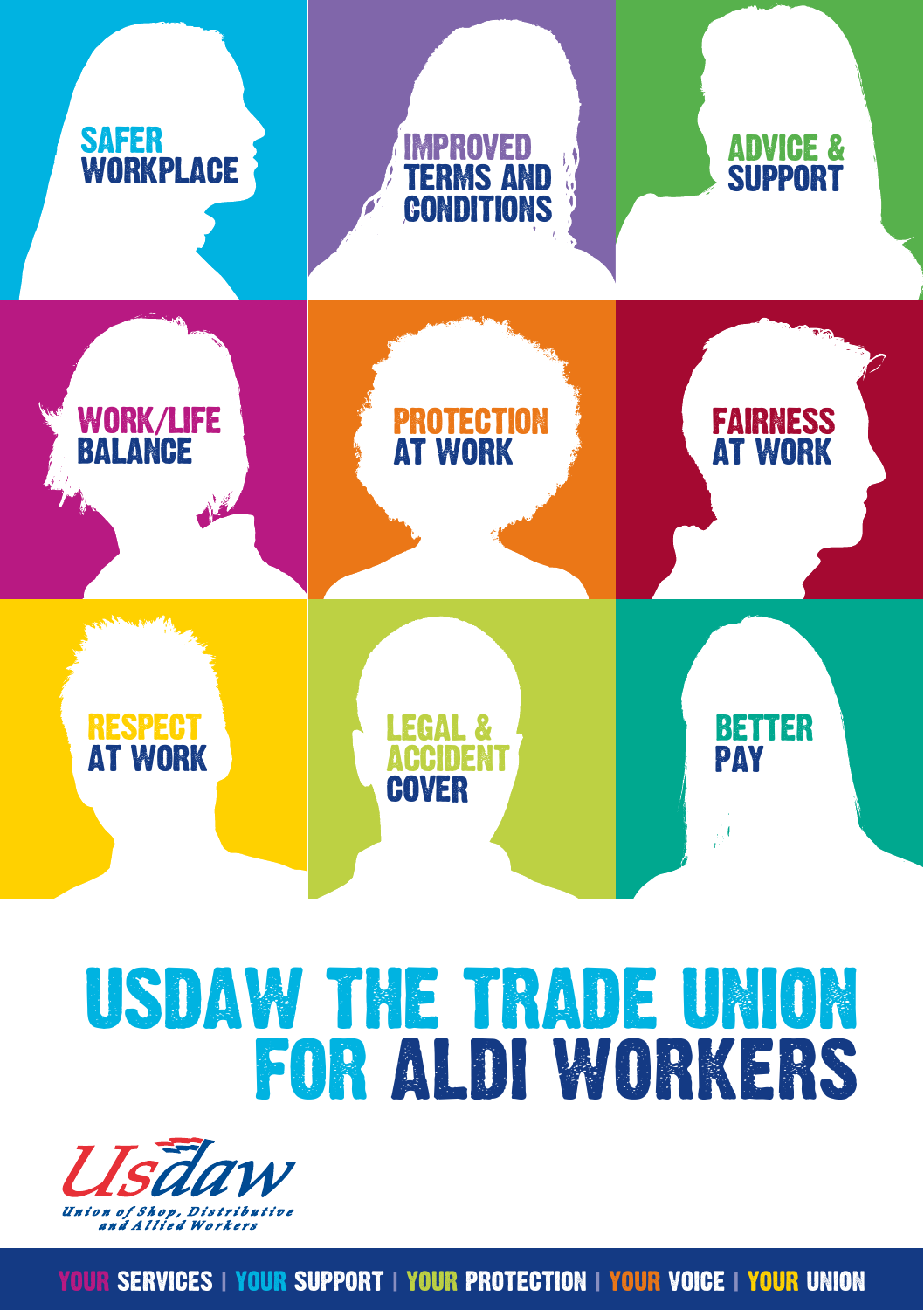

Usdaw is a trade union that **specialises in retail and distribution**. We have over 300,000 members in the retail sector so we understand the challenges that workers in retail face.

We have a strong history of getting the best possible deal for our members, as well as providing top services and benefits such as our free Legal Plus service.

From talking to our members in Aldi, we know you may face difficulties with unrealistic scanning rates, uneven shift patterns and working hours, and even bullying from managers. Usdaw wants Aldi workers to get a **fairer deal at work**. To achieve this we need you and your colleagues to **join Usdaw**.

By joining Usdaw you can have a **stronger voice at work**. The more members there are at your workplace, the stronger the voice of the Union within Aldi – at both a local and a national level.

Usdaw can provide help if problems arise at work. By joining Usdaw you will get access to professional trade union **advice and support** on any problem at work.

The Union has made a number of approaches to Aldi over trade union rights in the business. So far, Aldi have refused to 'recognise' the trade union. If more Aldi workers join the Union, we will be able to make a stronger case to get Usdaw recognised at all levels of the Aldi business.

More and more Aldi employees are joining the Union. Join online at **www.usdaw.org.uk/aldi**

**Join Usdaw today!**

Paddy Piens

**Paddy Lillis** General Secretary

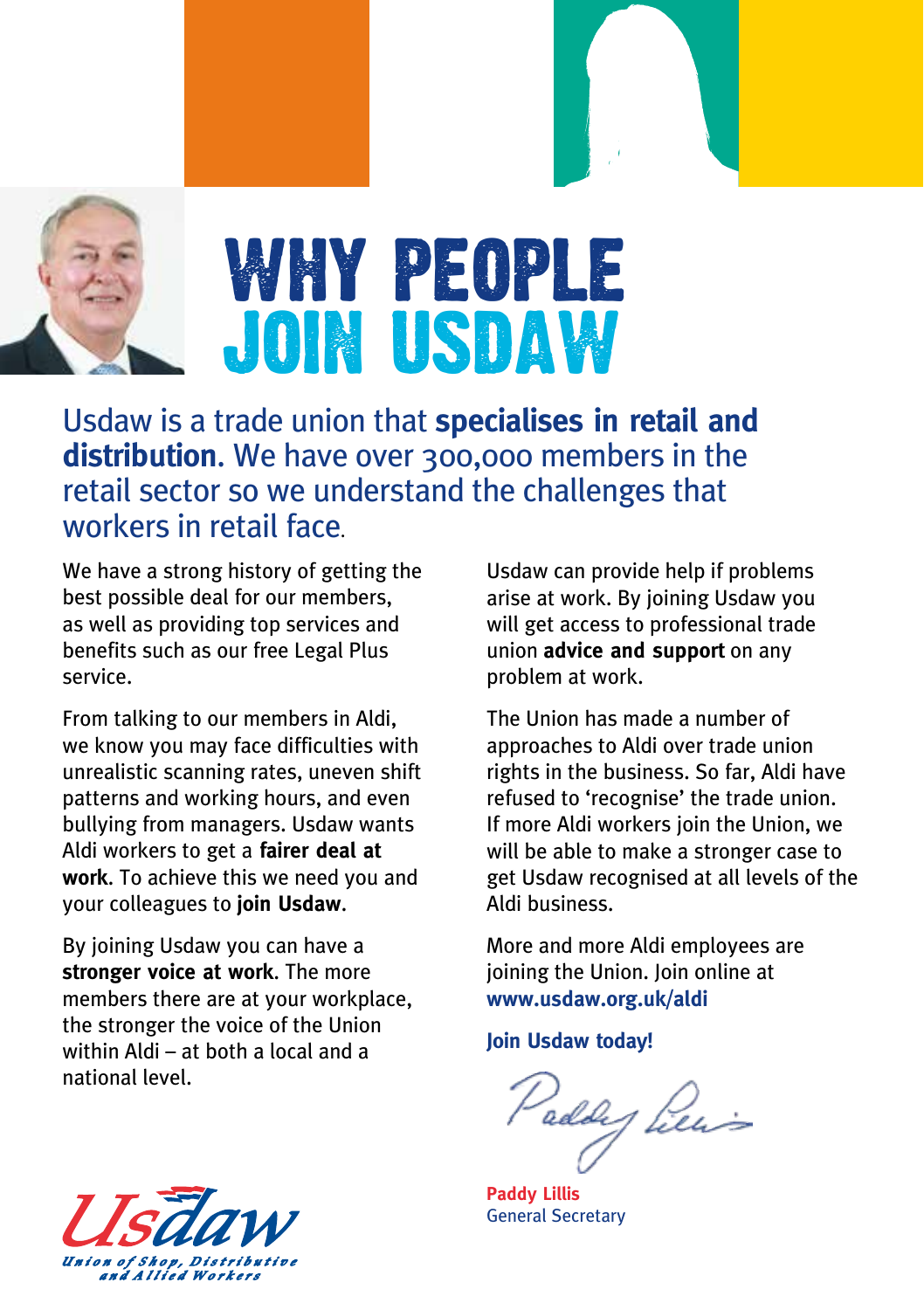## good reasons to join usdaw

#### BETTER PAY

Usdaw negotiates pay on behalf of hundreds of thousands of workers across the retail sector. Getting the best possible deal is our number one aim. Usdaw wants to win negotiating rights at Aldi.

#### IMPROVED TERMS AND CONDITIONS

Trade union organised workplaces have better holiday entitlement, improved pension provision and arrangements for time off work. Usdaw aims to improve the things that matter at work such as holidays, pensions and shift arrangements.

#### WORK/LIFE BALANCE

Usdaw knows that it is important to get a work/ life balance that's right for you. You need to know in good time how many hours you will be working and when. Usdaw negotiates to get the fairest possible shift allocation system – and we are campaigning to scrap unnecessary short-hours contracts.

#### SAFER WORKPLACE

You are twice as likely to have an accident in a workplace where there isn't a trade union. Usdaw makes sure safety at work is taken seriously. The Union works to spot potential hazards and get things changed for the better.

#### PROTECTION AT WORK

By ensuring that members have strong advice and support, Usdaw is able to protect people at work and resolve issues before they become major problems. Without a union you are on your own and will get a worse deal if faced with changes at work.

#### RESPECT AT WORK

Usdaw believes that managers should treat employees with respect – there must be no place for bullying in the workplace. Usdaw also runs a major Freedom From Fear national campaign calling on shoppers to show respect to shopworkers.

#### FAIRNESS AT WORK

Usdaw organised workplaces are fairer workplaces. Usdaw aims to secure support for family friendly policies and flexible working arrangements that work for employees.

#### LEGAL & ACCIDENT COVER

Usdaw's legal service wins millions in compensation each year for members. Our legal service is entirely free to members – you don't pay a penny. No one plans to have an accident but if you do Usdaw will help you with your claim for compensation for any accident. We'll also provide you with free legal advice on any issue.

#### ADVICE & SUPPORT

Usdaw Officials are available to advise Usdaw members when you need it. The Union employs specialists in employment law, pensions, and health and safety to support and help members.

#### YOUR VOICE

Usdaw gives you a stronger voice at work. Together, we can make the business listen to the voice of the workforce.

For more information or to join the Union visit **www.usdaw.org.uk/aldi**

**Your membership details will be confidential between you and the Union and won't be passed on to your employer.**